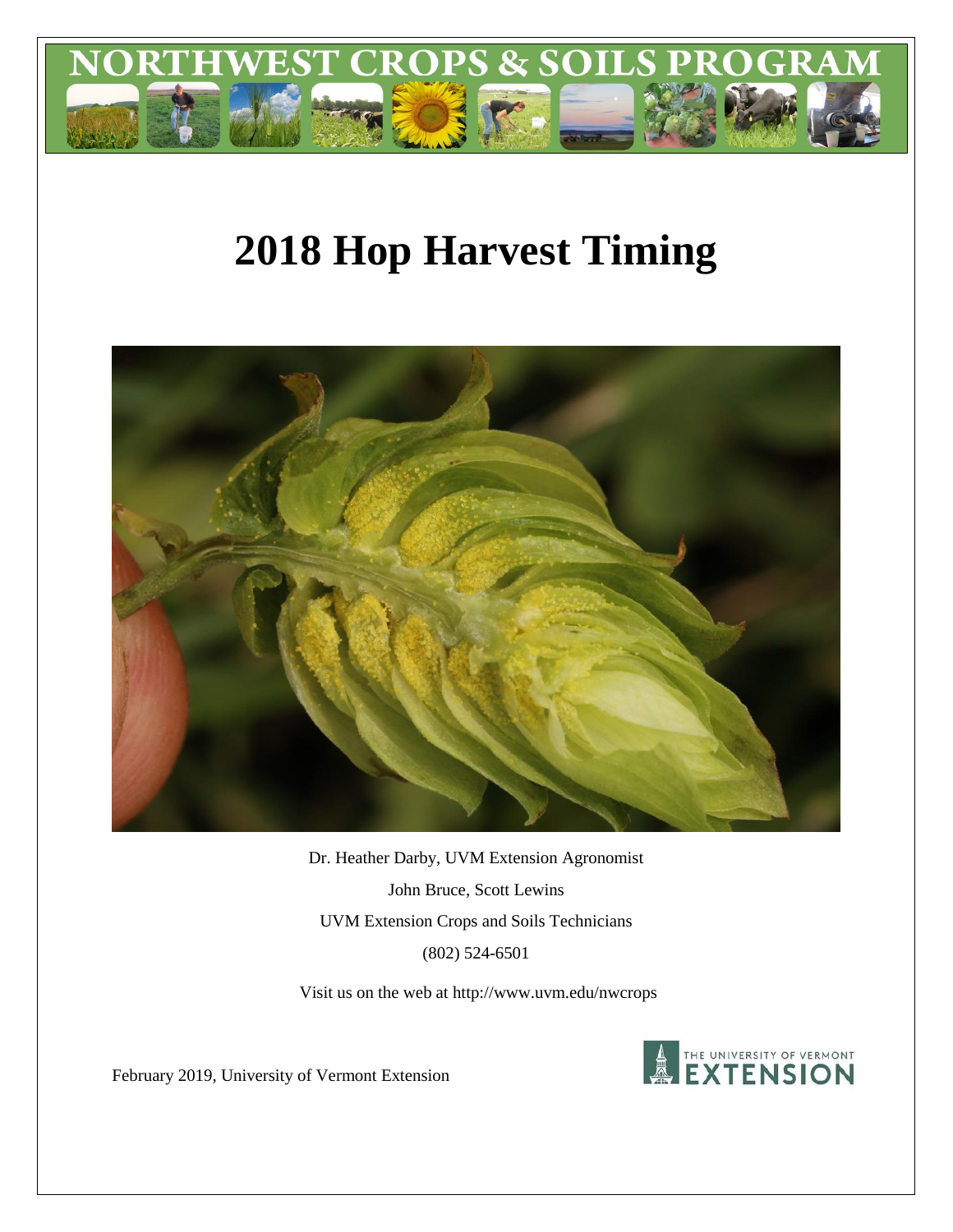#### **2018 Hop Harvest Timing Dr. Heather Darby, University of Vermont Extension heather.darby[at]uvm.edu**

In the Northeast, hop harvest generally begins in mid-August and continues through mid-September. Harvest date is primarily dependent on the hop variety, but weather can delay or hasten maturation and impact when harvest will occur. In addition to weather, various pests, such as spider mites and downy mildew, can similarly impact harvest timing. The time at which you harvest hops can affect the various qualities of your finished product. Alpha and beta acid content peaks before many essential oils have fully developed. Delaying harvest can provide time for these oils to develop, but increases the amount of time the hops are left vulnerable to disease and late season rainfall which can result in degradation of resins.

Although typical harvest dates are well established for Europe and the Pacific Northwest, the Northeast experiences a distinct climate with unique growing conditions that can greatly impact the various resins and oils in hops. A general window for harvest timing can be gleaned from these other locations, but region specific information is required for producing a fully mature hop cone with the desired aroma and flavor profiles in the Northeast. Traditionally, harvest timing is determined by dry matter and resin content. This method encourages adequate acid production over aromatic oil production, thereby limiting options for end users. To better understand how factors such as cone smell, look and dry matter content correspond to the development of resin and oils, a harvest timing trial was initiated in 2017 in Northfield, MA as a preliminary study and continued into 2018 as a replicated study. We aim to use these data to develop regional harvest timing standards that can assist hop growers in producing the highest quality hops.

## **MATERIALS AND METHODS**

Cascade hops from Borderview Research Farm in Alburgh, VT were collected, analyzed and reported over the harvest period for the study. The hop variety Cascade was chosen for this study because it has aromatic qualities, it is a hop variety that most northeastern hop yards already have in the ground, and it is a non-proprietary hop used by local brewers.

Three plots were randomly designated within the Cascade hops planted in the UVM hop yard. Plots contained 7 hop hills (14 strings) and were marked with ground flags and flagging tape to make sure they were not harvested with the rest of the crop. In 2018, there were 5 collection dates throughout the harvest season falling into the following categories: Early, Normal, and Late (Table 1). The "Early" sampling dates were timed approximately 1 and 2 weeks prior to when Borderview Research farm planned to harvest their Cascade crop. The "Normal" sample was taken during planned harvest for Cascade. Finally, the "Late" samples were taken 1 and 2 weeks after harvest occurred.

| Table 1. 2018 Cascade harvest dates. |                     |                 |           |  |  |  |  |  |
|--------------------------------------|---------------------|-----------------|-----------|--|--|--|--|--|
|                                      | <b>Harvest Date</b> |                 |           |  |  |  |  |  |
|                                      | Early               | HD <sub>1</sub> | $20-Aug$  |  |  |  |  |  |
|                                      | Early               | HD <sub>2</sub> | $27-Aug$  |  |  |  |  |  |
|                                      | Normal              | HD <sub>3</sub> | 4-Sep     |  |  |  |  |  |
|                                      | Late                | HD 4            | $10-$ Sep |  |  |  |  |  |
|                                      | Late                | HD <sub>5</sub> | $17-$ Sep |  |  |  |  |  |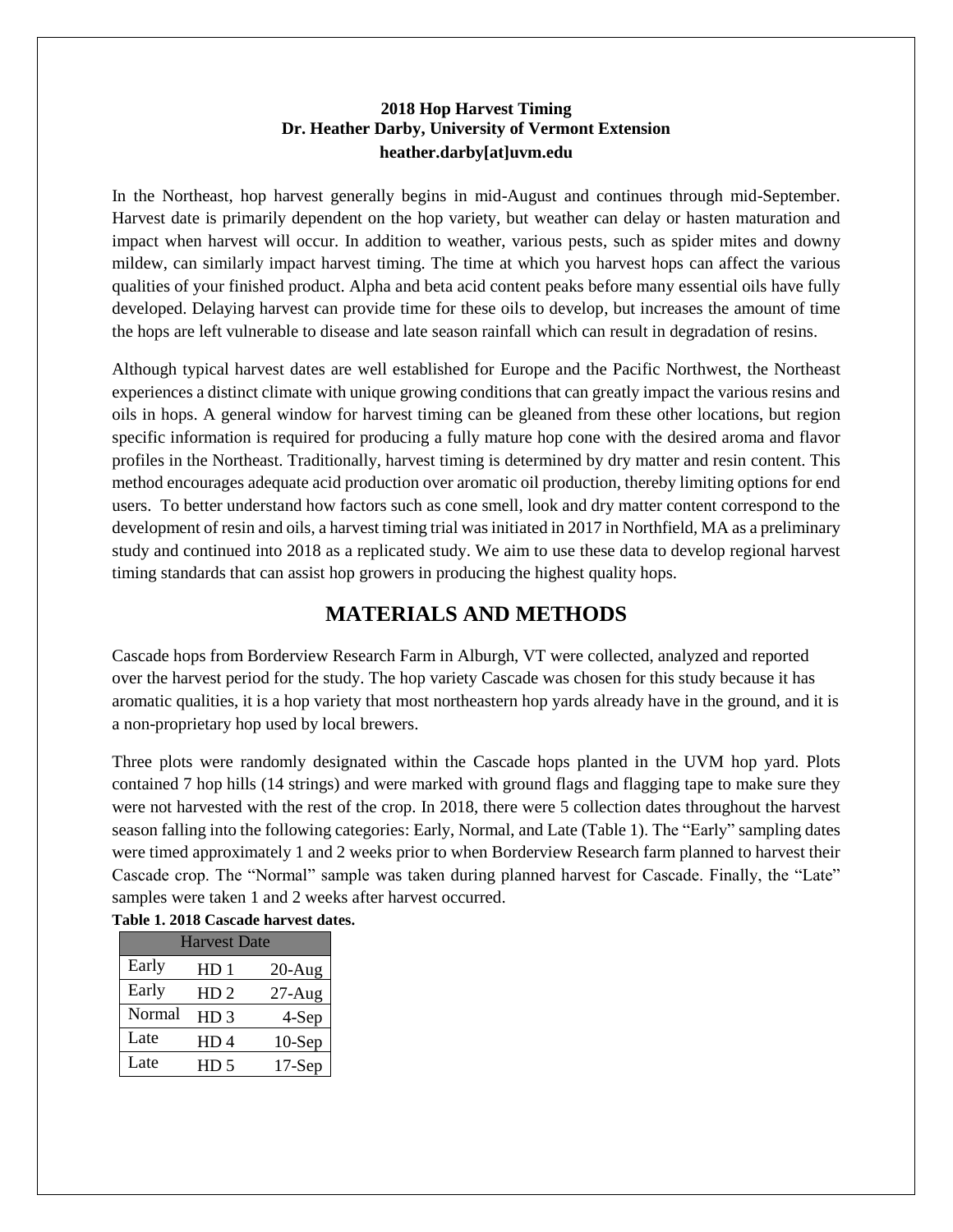Samples were hand-picked from each plant within plots and taken from ground level to the top wire for representative samples as qualities can vary within plants. Each sample was 200g of wet hop cones shipped to Alliance Analytical Laboratories in Coopersville, MI overnight. The collected samples were shipped as wet cones over the five-week period. Alliance Analytical conducted their Brew Quality and Essential Oil packages using the American Society of Brewing Chemists procedures 4c, 12, 13, 14, and 17. Measurements included in this test are percent moisture, hop storage index (HSI), alpha and beta acids, oil content, and volatile oil profile.

Data was analyzed using SAS Version 9.4. For the hop quality data, we conducted a linear mixed model analysis with repeated measures (PROC MIXED). Fixed effects included collection date, replicate, year, and collection date by year. All statistics will be run at the 0.10 level of significance and generated using SAS Version 9.4 (Copyright 2014, SAS Institute Inc., Cary, NC, USA).

Variations in project results can occur because of variations in genetics, soil, weather, and other growing conditions. Statistical analysis makes it possible to determine whether a difference among treatments is real or whether it might have occurred due to other variations in the field. At the bottom of each table, a LSD value is presented for each variable (e.g. yield). Least Significant Differences (LSD's) at the 10% level of probability are shown. Where the difference between two treatments within a column is equal to or greater than the LSD value at the bottom of the column, you can be sure in 9 out of 10 chances that there is a real difference between the two values. Treatments that were not significantly lower in

performance than the highest value in a particular column are indicated with an asterisk. In the following example, treatment A is significantly different from treatment C but not from treatment B. The difference between A and B is equal to 200, which is less than the LSD value of 300. This means that these treatments did not differ in yield. The difference between A and C is equal to 400, which is greater than the LSD value of 300. This means that the yields of these treatments were significantly different from one another.

| <b>Treatment</b> | Yield |
|------------------|-------|
|                  | 2100* |
| B                | 1900* |
| C                | 1700  |
| <b>LSD</b>       | 300   |

### **RESULTS**

Table 2 shows a summary of the temperature, precipitation and growing degree day summary. In the 2018 growing season, there were an accumulated 2688 Growing Degree Days (GDDs), 477 more than the historical 30-year average. The 2018 growing season was unusually hot and dry accumulating far less rain during the bulk of the growing season (May-Sep) than the average year.

| Table 2. Temperature, precipitation and growing degree day summary, mourgn, v 1, 2010. |         |         |         |         |         |         |         |
|----------------------------------------------------------------------------------------|---------|---------|---------|---------|---------|---------|---------|
| 2018                                                                                   | March   | April   | May     | June    | July    | August  | Sept    |
| Average temperature $({}^{\circ}F)$                                                    | 30.4    | 39.2    | 59.5    | 64.4    | 74.1    | 72.8    | 63.4    |
| Departure from normal                                                                  | $-0.66$ | $-5.58$ | 3.1     | $-1.38$ | 3.51    | 3.96    | 2.76    |
|                                                                                        |         |         |         |         |         |         |         |
| Precipitation (inches)                                                                 | 1.5     | 4.4     | 1.9     | 3.7     | 2.4     |         | 3.5     |
| Departure from normal                                                                  | $-0.7$  | 1.61    | $-1.51$ | 0.05    | $-1.72$ | $-0.95$ | $-0.16$ |
|                                                                                        |         |         |         |         |         |         |         |
| Growing Degree Days (base 50°F)                                                        |         | 37      | 352     | 447     | 728     | 696     | 427     |
| Departure from normal                                                                  |         | 37      | 154     | $-27$   | 88      | 115     | 109     |

**Table 2. Temperature, precipitation and growing degree day summary, Alburgh, VT, 2018.**

This year, we were required to switch labs for hop analysis. In past experiments, Alpha Analytics in Yakima, WA conducted hop oil analysis. Unfortunately, this lab stopped accepting samples in 2018. Hence, we were required to find another lab with the ability to test for essential oils and resins. The lab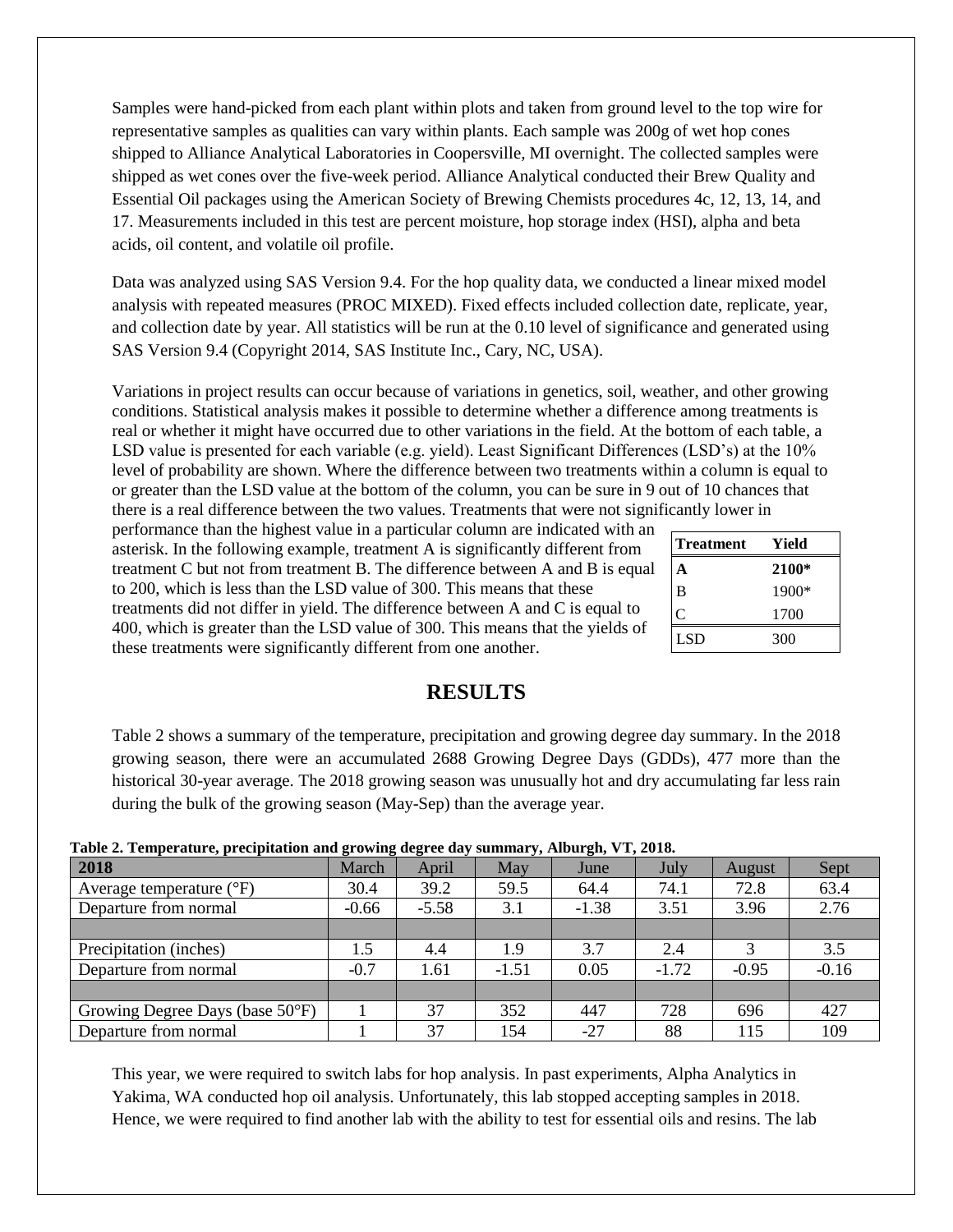chosen for the project was Alliance Analytical Laboratories located in Coopersville, MI. Samples were shipped directly to the company and handling was unfortunately inadequate and led to samples becoming moldy. We were able to receive results for brew quality as this test was conducted prior to sample degradation.

Alpha acid, beta acid, cohumulone, colupulone, HIS, and moisture were measured for each harvest date (Table 3). Moisture was variable across all five samples and there was no significant difference between each of the harvest dates. While no statistical difference was noted between Early, Normal, and Late harvest dates, each date would have been deemed "ready to harvest" if using moisture as the sole means of determining harvest timing. Harvesting before aromas fully develop can result in lesser quality hops, making it important to use additional means of measuring hop readiness to determine ideal harvest windows.

Cohumulone makes up a large percentage of total alpha acids and contributes to the bittering qualities of the hops after isomerization in the brewing process. Colupulone makes up a large percentage of total beta acids and would thus contribute largely to hop aromatics and later bitterness in beers after oxidization and conversion to hulupone. Cohumulone and colupulone are presented as a percentage of alpha and beta acids respectively. Cohumulone was highest in HD 4 and HD 3. Colupulone was highest in HD 3 with statistically similar levels shown in HD 4, HD 5, and HD 2.

| <b>Harvest</b><br><b>Date</b> | <b>Alpha</b><br>acid | <b>Beta</b><br>acid | <b>Cohumulone</b>   | <b>Colupulone</b>  | <b>HSI</b> | <b>Moisture</b> |
|-------------------------------|----------------------|---------------------|---------------------|--------------------|------------|-----------------|
|                               | $\frac{0}{0}$        | $\frac{1}{2}$       | % relative to alpha | % relative to beta |            | $\frac{1}{2}$   |
| HD <sub>1</sub>               | 4.2                  | 5.6                 | 29.8                | 47.2               | 0.22       | 65.47           |
| HD <sub>2</sub>               | 5.0                  | 6.2                 | 30.0                | $49.7*$            | $0.09*$    | 76.33           |
| HD <sub>3</sub>               | $7.0*$               | $7.4*$              | $32.0*$             | 50.3               | 0.04       | 64.27           |
| HD <sub>4</sub>               | $6.9*$               | $7.1*$              | 32.0                | $50.1*$            | 0.53       | 73.07           |
| HD <sub>5</sub>               | 7.6                  | 8.5                 | 31.4                | $49.6*$            | $0.12*$    | 74.87           |
| LSD(0.10)                     | 2.0                  | 2.1                 | 0.46                | 0.86               | 0.13       | <b>NS</b>       |
| Trial mean                    | 6.1                  | 6.9                 | 31.0                | 49.4               | 0.20       | 70.8            |

**Table 3. Brewing quality for Cascade hops harvested over a 5 week period in 2018.**

\* Treatments with an asterisk are not significantly different than the top performer in **bold**.

LSD - Least significant difference. NS – no significant difference.

Normal and Late harvest dates (HD 3, HD 4, and HD 5) had the highest percentage of alpha and beta acids compared to the earlier harvest dates (Figures 1 and 2). Major jumps in both alpha and beta acids occurred after Early harvest dates (HD 1 and HD 2). HD 3, HD 4, and HD 5 had the highest values for brewing qualities.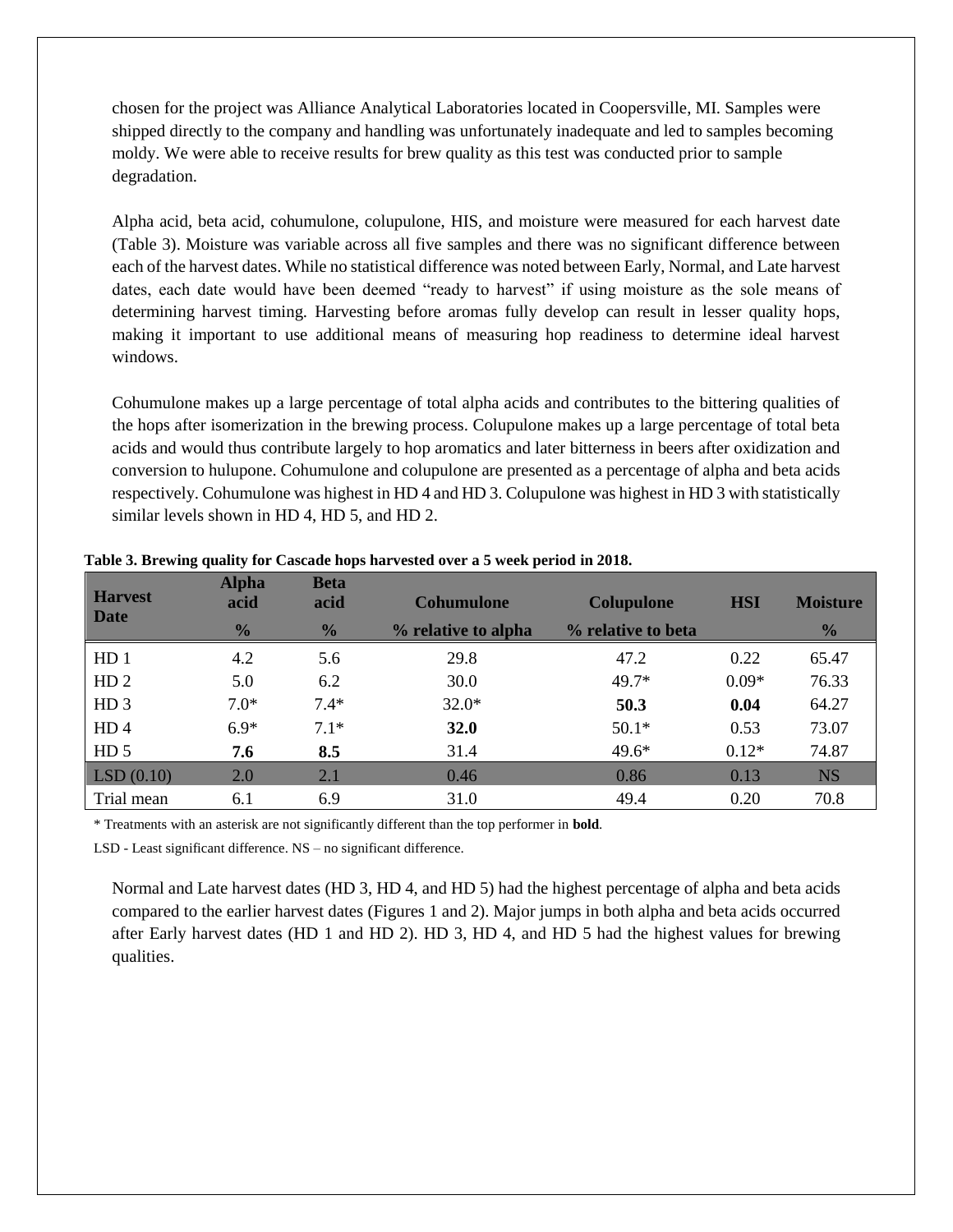

**Figure 1. 2018 Alpha acids for Cascade hop harvest dates**.



**Figure 2. 2018 Beta acids for Cascade hop harvest dates.**

HSI measures the potential loss of alpha and beta acid over time; a lower number for HSI means less potential for loss. HSI can also be an indicator of handling and storage practices as the degradation of alpha and beta acids can be accelerated by increased temperatures, exposure to air, and exposure to light. Values for HSI less than 0.40 are generally acceptable but lower values below 0.30 are ideal. Our Normal harvest period (HD 3) also had the lowest HSI showing that resins would be most stable over time for this harvest date (Figure 3). The sample from HD 4 had the highest HSI and would be most subject to alpha and beta acid degradation. This sample may have been subject to improper handling.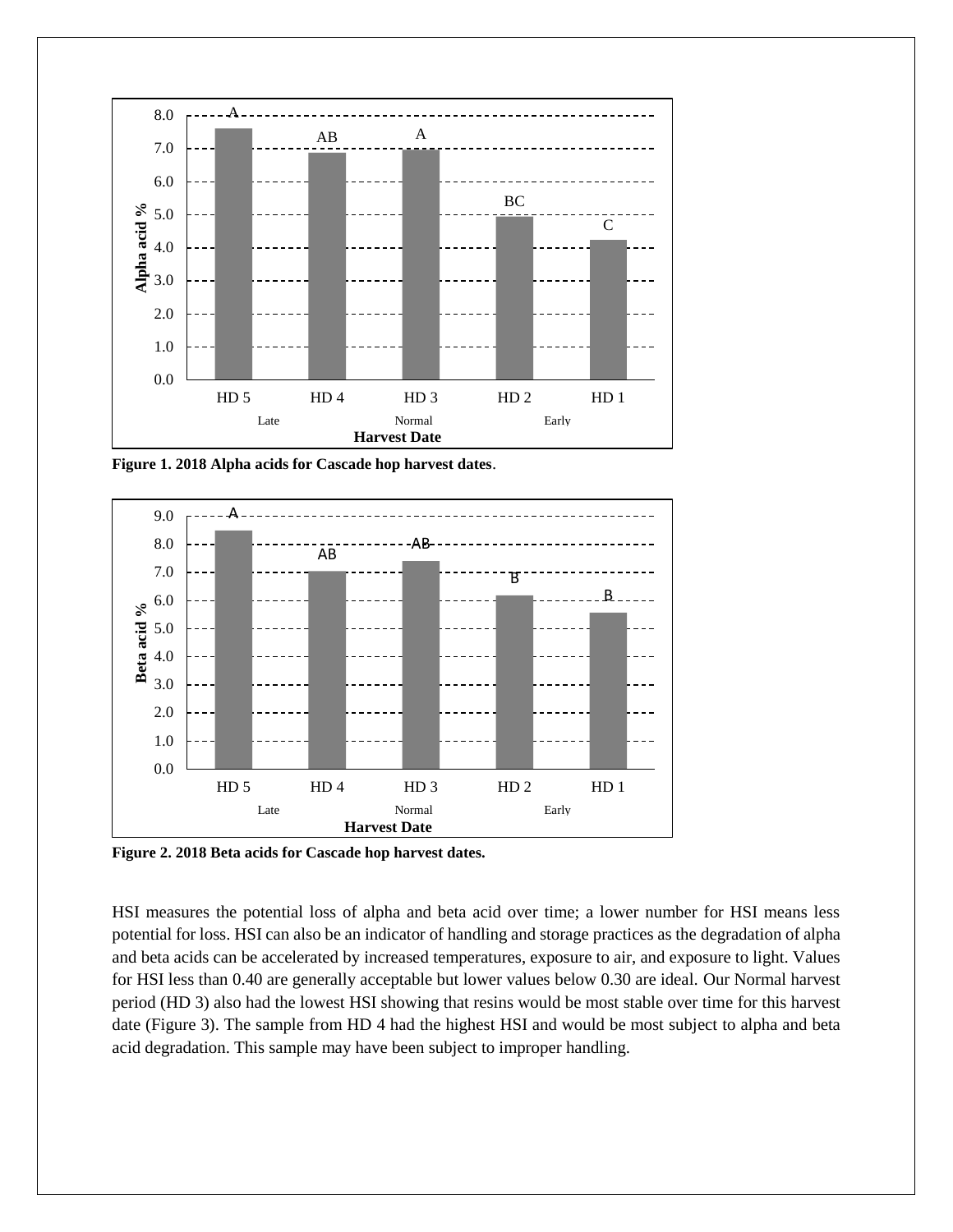

**Figure 3. 2018 Hop storage index for Cascade hop harvest dates.**

As a whole, Normal and Late harvest dates were all top performers in the trial and exhibited highest values for alpha acid, beta acid, cohumulone, and colupulone. Again due to laboratory error we were unable to test for changes in the hop oil profiles.

### **DISCUSSION**

From the first year of the study (2017), we noticed a general increase in the total analyzed oils from the Early harvest period to the Late harvest period for most varieties of hops; however, we were unable to receive results from this year's harvest for comparison. Resin concentrations peaked for Cascade in the fifth week of our study with dramatic increases going into our normal harvest period. In many cases, delaying harvest could lead to an increase in oil and resin levels contributing increased aromatics in hop cones.

Harvesting too early will also disrupt the various flavor constituents of hops as neither oils nor alpha and beta acids have had the ability to reach peak levels. However, harvesting too late can also reduce brewing quality and aroma through degradation and increased exposure to pests, diseases, and various weather conditions. Later harvested hops are also at risk of accelerated oxidation in storage through the loss of volatile aroma compounds. Later harvested hops usually suffer from shortened storability as do cones that have been damaged by diseases and or pests.

As we continue this study, we hope to determine how harvest timing can impact the various aromatic compounds that help to contribute to aromatic and flavor characteristics for hops. We also hope to provide additional insight on proper harvest timing to accentuate resins and oils in hops for farmers in the Northeast.